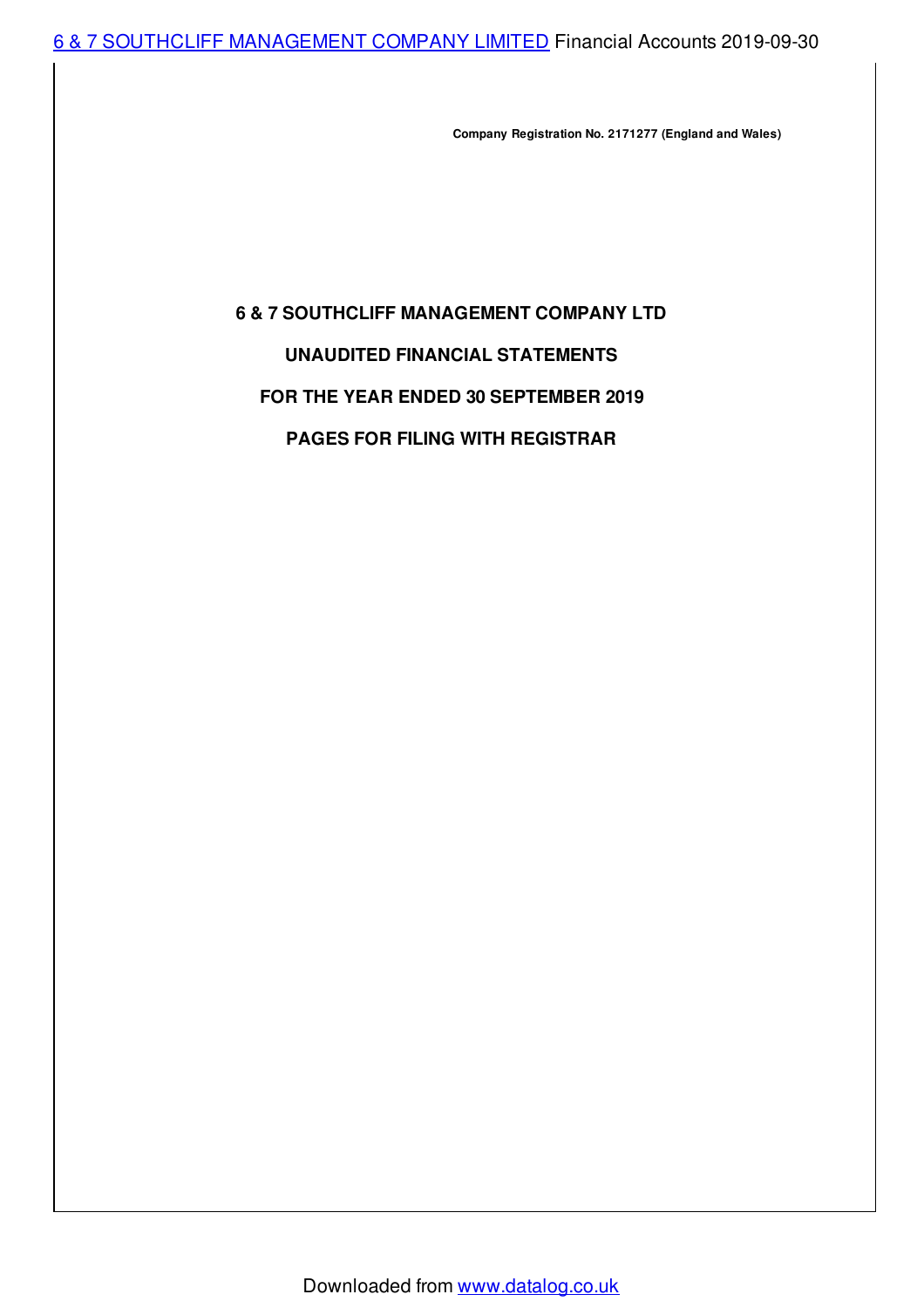# 6 & 7 SOUTHCLIFF [MANAGEMENT](http://www.datalog.co.uk/browse/detail.php/CompanyNumber/02171277/CompanyName/6+%26+7+SOUTHCLIFF+MANAGEMENT+COMPANY+LIMITED) COMPANY LIMITED Financial Accounts 2019-09-30

# **6 & 7 SOUTHCLIFF MANAGEMENT COMPANY LTD**

### **CONTENTS**

Balance sheet 1 and 1 and 1 and 1 and 1 and 1 and 1 and 1 and 1 and 1 and 1 and 1 and 1 and 1 and 1 and 1 and 1 and 1 and 1 and 1 and 1 and 1 and 1 and 1 and 1 and 1 and 1 and 1 and 1 and 1 and 1 and 1 and 1 and 1 and 1 an

Notes to the financial statements 2 - 4

**Page**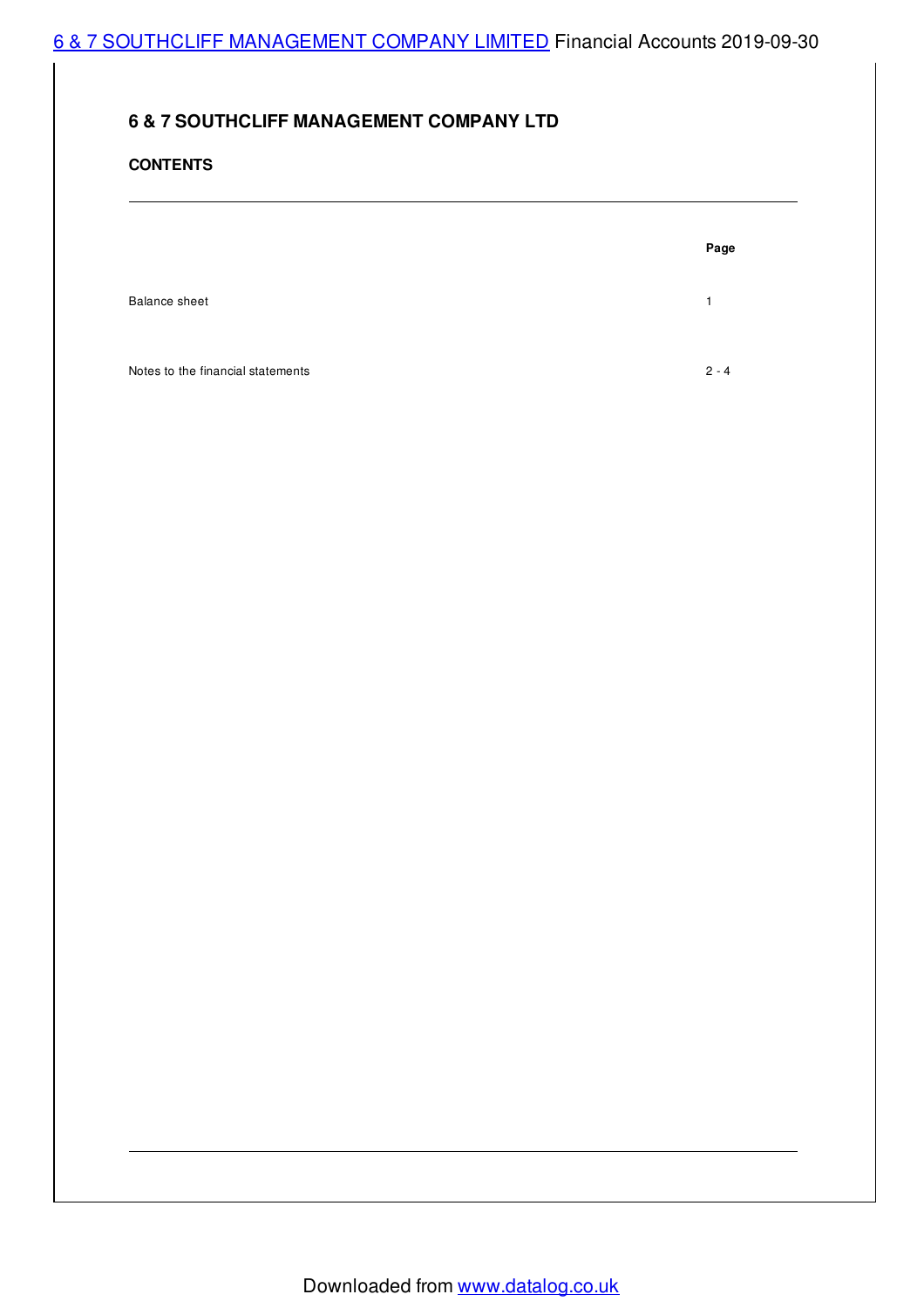### **BALANCE SHEET**

### *AS AT 30 SEPTEMBER 2019*

|                                           |              | 2019     |   | 2018    |   |
|-------------------------------------------|--------------|----------|---|---------|---|
|                                           | <b>Notes</b> | £        | £ | £       | £ |
|                                           |              |          |   |         |   |
| <b>Current assets</b>                     |              |          |   |         |   |
| Cash at bank and in hand                  |              | 6,722    |   | 4,080   |   |
| Creditors: amounts falling due within one |              |          |   |         |   |
| year                                      | 3            | (6, 722) |   | (4,080) |   |
| <b>Net current assets</b>                 |              |          |   |         |   |
|                                           |              |          |   |         |   |
| <b>Reserves</b>                           | 4            |          | - |         |   |
|                                           |              |          |   |         |   |

The directors of the company have elected not to include a copy of the income and expenditure account within the financial statements.

For the financial year ended 30 September 2019 the company was entitled to exemption from audit under section 477 of the Companies Act 2006 relating to small companies.

The directors acknowledge their responsibilities for complying with the requirements of the Companies Act 2006 with respect to accounting records and the preparation of financial statements.

The members have not required the company to obtain an audit of its financial statements for the year in question in accordance with section 476.

These financial statements have been prepared and delivered in accordance with the provisions applicable to companies subject to the small companies regime.

The financial statements were approved by the board of directors and authorised for issue on 13 November 2020 and are signed on its behalf by:

**Director Director**

Mr T Dunbar Mr G O'Neill

**Company Registration No. 2171277**

- 1 -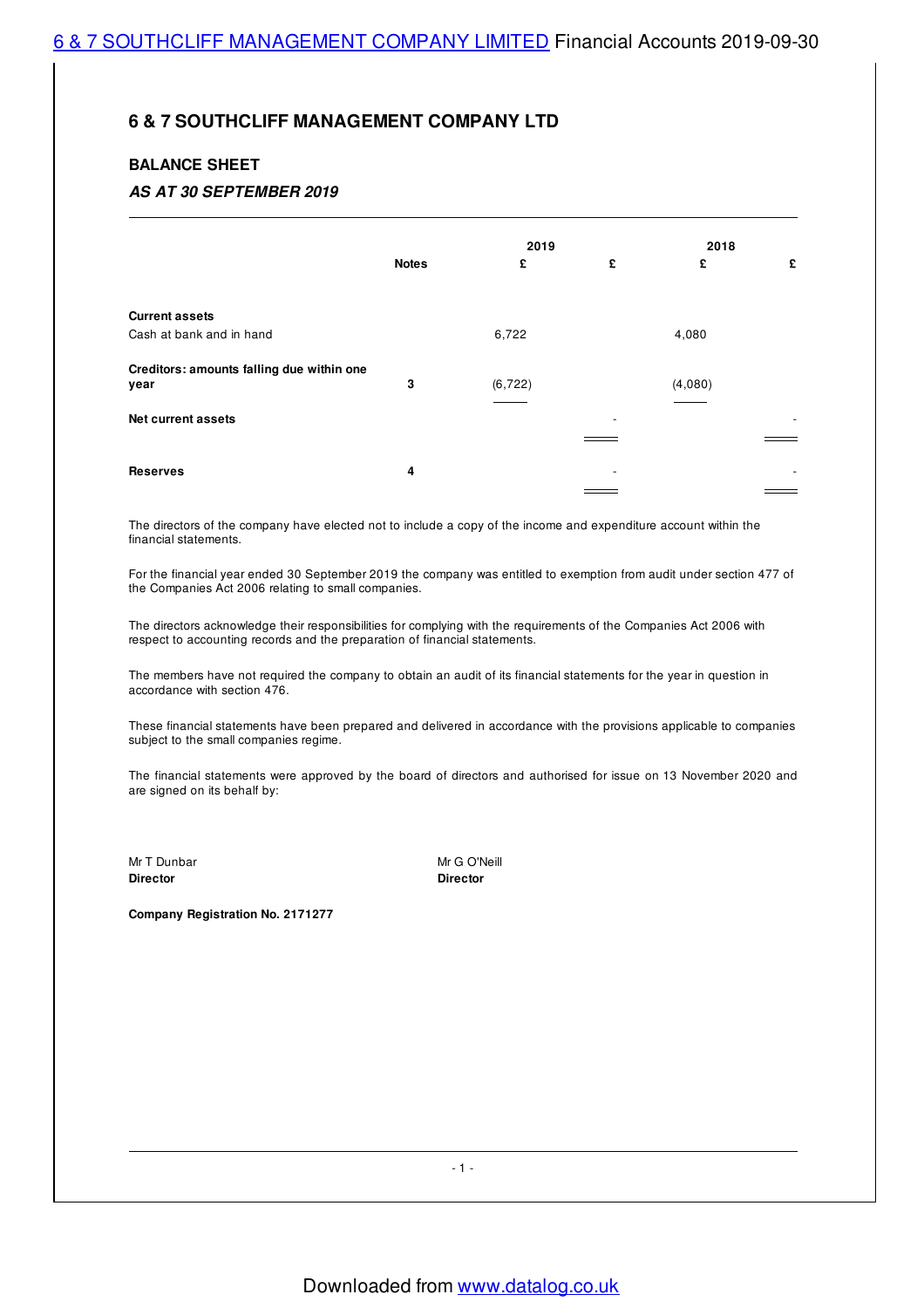# **NOTES TO THE FINANCIAL STATEMENTS** *FOR THE YEAR ENDED 30 SEPTEMBER 2019*

#### **1 Accounting policies**

#### **Company information**

6 & 7 Southcliff Management Company Ltd is a private company limited by guarantee incorporated in England and Wales. The registered office is 6D South Cliff, Roker Terrace, Sunderland, Tyne and Wear, SR6 0PH.

#### **1.1 Accounting convention**

These financial statements have been prepared in accordance with FRS 102 "The Financial Reporting Standard applicable in the UK and Republic of Ireland" ("FRS 102") and the requirements of the Companies Act 2006 as applicable to companies subject to the small companies regime. The disclosure requirements of section 1A of FRS 102 have been applied other than where additional disclosure is required to show a true and fair view.

The financial statements are prepared in sterling, which is the functional currency of the company. Monetary amounts in these financial statements are rounded to the nearest £.

The financial statements have been prepared under the historical cost convention, modified to include the revaluation of freehold properties and to include investment properties and certain financial instruments at fair value. The principal accounting policies adopted are set out below.

#### **1.2 Income and expenditure**

Income and expenses are included in the financial statements as they become receivable or due.

Expenses include VAT where applicable as the company cannot reclaim it.

#### **1.3 Cash at bank and in hand**

Cash and cash equivalents are basic financial assets and include cash in hand, deposits held at call with banks, other short-term liquid investments with original maturities of three months or less, and bank overdrafts. Bank overdrafts are shown within borrowings in current liabilities.

#### *Basic financial assets*

Basic financial assets, which include debtors and cash and bank balances, are initially measured at transaction price including transaction costs and are subsequently carried at amortised cost using the effective interest method unless the arrangement constitutes a financing transaction, where the transaction is measured at the present value of the future receipts discounted at a market rate of interest. Financial assets classified as receivable within one year are not amortised.

#### *Basic financial liabilities*

Basic financial liabilities, including creditors, bank loans, loans from fellow group companies and preference shares that are classified as debt, are initially recognised at transaction price unless the arrangement constitutes a financing transaction, where the debt instrument is measured at the present value of the future payments discounted at a market rate of interest. Financial liabilities classified as payable within one year are not amortised.

Debt instruments are subsequently carried at amortised cost, using the effective interest rate method.

Trade creditors are obligations to pay for goods or services that have been acquired in the ordinary course of business from suppliers. Amounts payable are classified as current liabilities if payment is due within one year or less. If not, they are presented as non-current liabilities. Trade creditors are recognised initially at transaction price and subsequently measured at amortised cost using the effective interest method.

Changes in the fair value of derivatives that are designated and qualify as fair value hedges are recognised in profit or loss immediately, together with any changes in the fair value of the hedged asset or liability that are attributable to the hedged risk.

 $-2 -$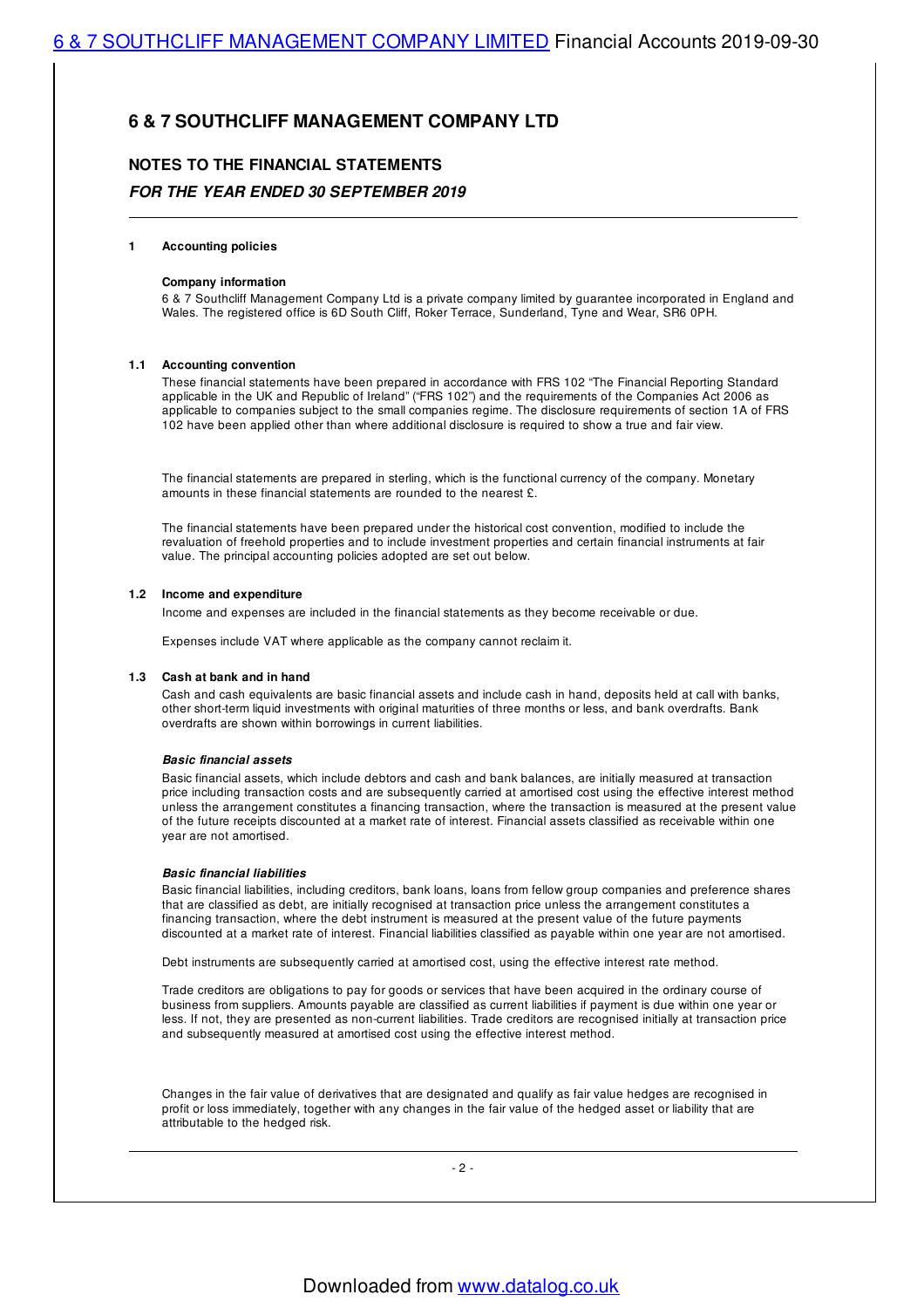# **NOTES TO THE FINANCIAL STATEMENTS (CONTINUED)** *FOR THE YEAR ENDED 30 SEPTEMBER 2019*

#### **1 Accounting policies (Continued)**

#### **1.4 Taxation**

The company is exempt from corporation tax, it being a company not carrying on a business for the purposes of making a profit.

#### **2 Employees**

The average monthly number of persons (including directors) employed by the company during the year was:

|   |                                                | 2019<br><b>Number</b> | 2018<br><b>Number</b> |
|---|------------------------------------------------|-----------------------|-----------------------|
|   | Total                                          | $\overline{2}$        | $\overline{2}$        |
|   |                                                |                       |                       |
| 3 | Creditors: amounts falling due within one year |                       |                       |
|   |                                                | 2019                  | 2018                  |
|   |                                                | £                     | £                     |
|   | Other creditors                                | 5,821                 | 3,629                 |
|   | Accruals and deferred income                   | 901                   | 451                   |
|   |                                                | 6,722                 | 4,080                 |
|   |                                                |                       |                       |

| Flat | 1st October 2018 | Share of<br><b>Expenses</b> | <b>Monthly Payments</b> | 30th<br>September<br>2019 |
|------|------------------|-----------------------------|-------------------------|---------------------------|
| 6a   | 835              | 1,038                       | 600                     | 397                       |
| 6b   | 686              | 1,038                       | 1,200                   | 848                       |
| 6c   | 691              | 1,038                       | 1,200                   | 853                       |
| 6d   | 125              | 1,038                       | 1,500                   | 337                       |
| 7a   | 268              | 1,039                       | 1,200                   | 429                       |
| 7b   | 475              | 1,039                       | 1,200                   | 636                       |
| 7d   | 761              | 1,039                       | 1,200                   | 922                       |
| 7e   | 38               | 1,039                       | 2,400                   | 1,399                     |
|      |                  |                             |                         |                           |
|      | 3,629            | 8,308                       | 10,500                  | 5,821                     |